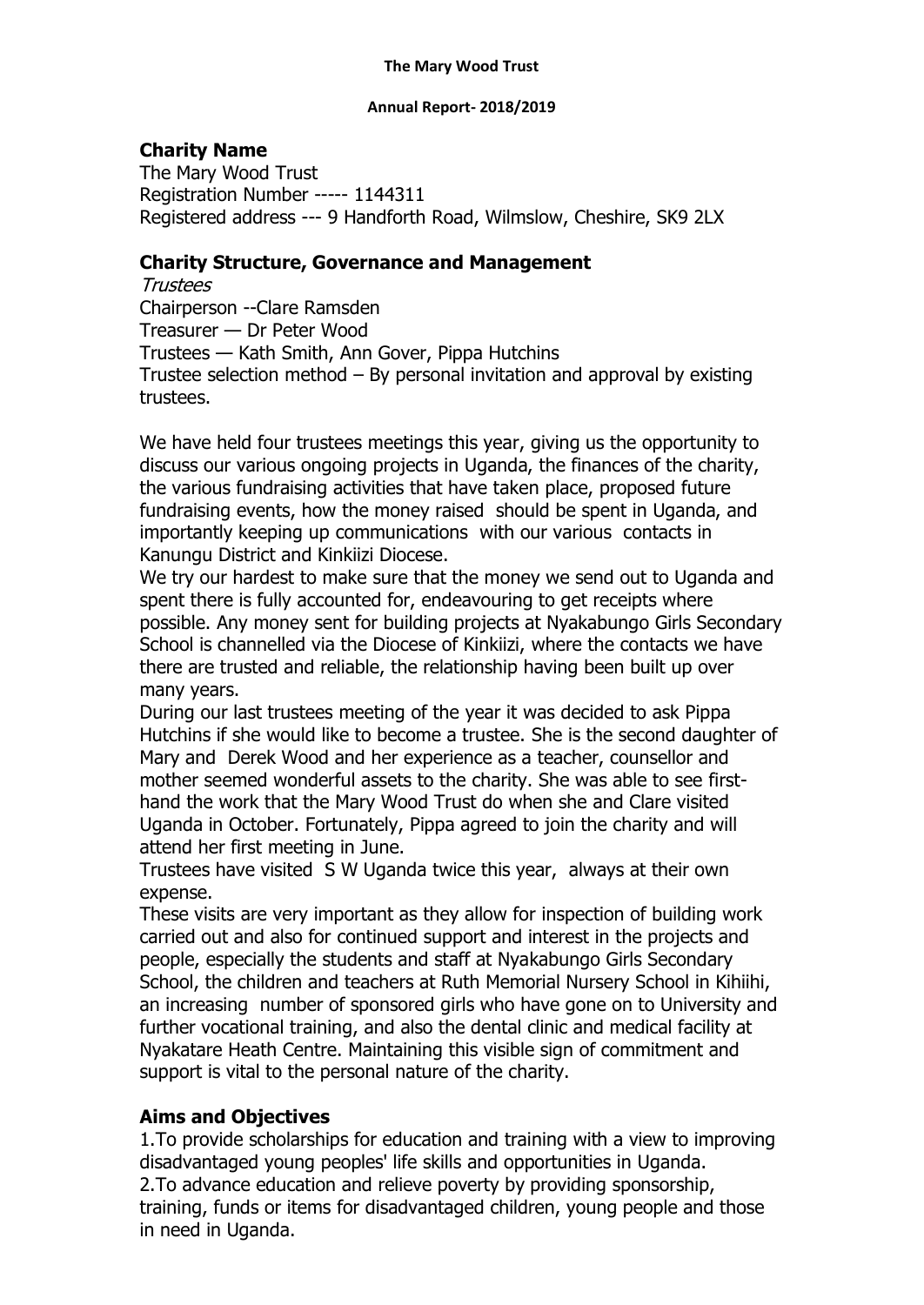3.To develop facilities in Kinkiizi, Kanungu district, in particular but not exclusively, at Nyakabungo Girls Secondary School and Ruth Memorial Nursery School, in order to achieve the aims outlined in 1 and 2 above.

## **Activities and Objectives**

#### Activities over the past year

**Ruth Memorial Nursery School (RMNS)** in Kihiihi continues to provide a basic primary education for approximately 70 young children, aged 2 to 11 years, under the directorship of its founder, Ephraim Tumwesigye. We now provide daily porridge, pancakes and daily milk the young children, many of whom are AIDS orphans being cared for by extended family members. The people in this area are very poor and it is reassuring to think that the children who attend RMNS are getting at least one good meal a day.

We have continued to provide much needed stationery for the school this year. We have provided several footballs for the children to play with as well as some mattresses for the youngest children to nap on, (rather than a straw mat on the floor). The fence and gate that were installed at the front of the school manages to keep the children safe, stopping them from running on to the road and also being harassed by unwelcome visitors. We have installed a water tap within the grounds of the nursery school and have also built a wall to separate the play area at the back of the school from the latrine area - a necessary requirement from the local health and education authority. The outdoor play equipment which we provided last year continues to be a great source of enjoyment, as do the new footballs.

It is very heartening to see the children enjoying these improved facilities, although it is obvious that the school runs on minimal finances.

### **Nyakabungo Girls Secondary School (NGSS)**

This Church of Uganda school, which was founded in 1987, is the only girls boarding school under the umbrella of the Diocese of Kinkiizi. Its rural situation, on sometimes impassable roads, makes it very difficult to access, particularly in the wet season. This emphasises the importance of its boarding status.

Over the years the MWT has worked hard to help support the school, both with student sponsorship and upgrading buildings.

A new head teacher has been appointed, Mrs Molly Musingusi. She has a degree in education and an MA in language and translation. It is hoped that she will be able to inspire both the teachers and the students and that she can help build a better relationship between the school and the local community.

Malaria is still a problem in this rural environment and so we continue to provide mosquito nets to all new entrants to the school.

The number of sponsored boarding students that we support has now increased to 30 and we are also sponsoring 10 day girls from the local community. All the girls we support are chosen because of their need and their poor family backgrounds.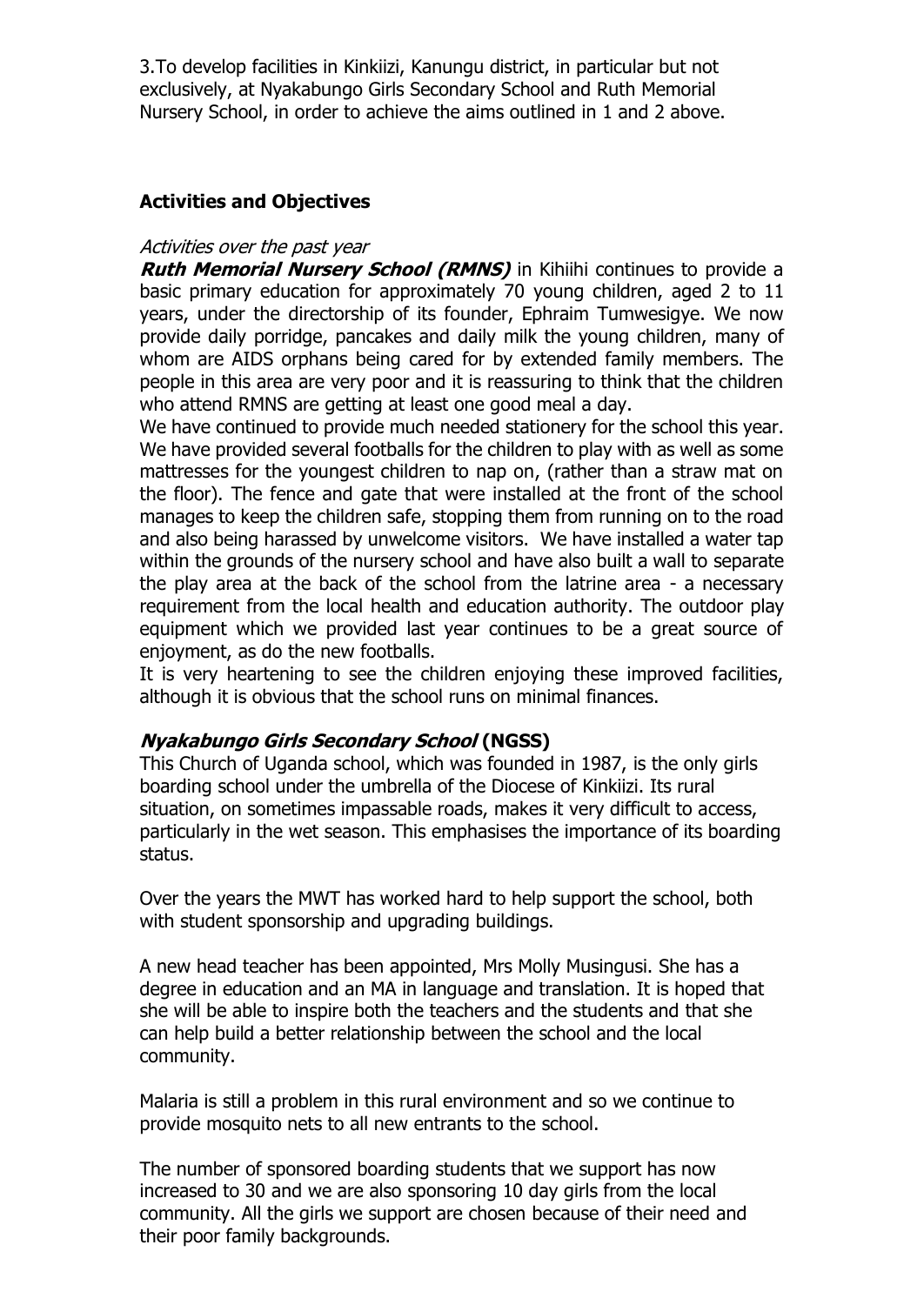The Sick Bay continues to provide a safe and clean environment for girls who are not well. The full-time nurse is able to treat minor ailments. If a condition is beyond her remit, then she will refer a student to a doctor. She is also responsible for women's health education and guidance.

The Female Staff House- Mary Hall – built by the MWT in 2015, is working well. It gives good, clean and spacious accommodation for the female staff.

The Dining Shelter is now complete, after we were able to provide the final funding needed to complete the floor. It is good to know that when it rains the girls can eat their food in a dry environment, and not resort to the unhealthy habit of taking meals back to the dormitories. The new dining shelter is also used for PTA meetings and other get-togethers.

We have provided 3 solar light systems to the school which are used in a number of classrooms, so that girls can study and do their homework at night, when there is no electricity connected. We have also given personal solar lights to all the teaching staff, to help make their lives easier when it comes to preparing lessons at night.

The Cliff Smith sewing room is now completed and fully equipped with sewing machines and cutting tables and a lockable storage cupboard. A part time sewing/tailoring teacher comes to the school three times a week, to teach some of the girls the basic knowledge needed to use a sewing machine. It is hoped that this facility will help equip the girls with a useful skill, alongside their academic lessons. We are very grateful to Kath Smith for providing this facility, in memory of her husband who died in 2014.

The Samaritan Fund that we set up two years ago is working well. This money is kept by the head teacher and pays for emergency items that some girls cannot afford such as sanitary pads, toilet paper, toothpaste and soap. Some girls even find it difficult to provide their correct uniforms or shoes or may require a visit to an optician. This fund is there to help, and the head teacher has to keep a good record of how it is spent.

Sports at NGSS have always been popular, especially football, volley ball and netball.

The renovation of the existing Male Staff Accommodation and building of new Male Staff Accommodation was completed in October 2018. The MWT were very fortunate to be able to finance this project, using funds that had been donated over the past few years, from a legacy and also donations. The new buildings, Derek House 1 and Derek House 2 were named after the husband of Mary Wood, who was so supportive of the importance of educating young women in a society.

While this work was being carried out, we also upgraded the head teacher's house - renewing the floors and doors, tiling the washroom and providing piped water to the house.

We believe that if you want teachers to work hard at inspiring their students then it is important to take care of them too by providing decent and clean accommodation.

# **Nyakatare Health Centre (NHC)**

Situated in Kanungu Town, NHC is a Diocesan Health Centre and provides good quality medical care to the local community.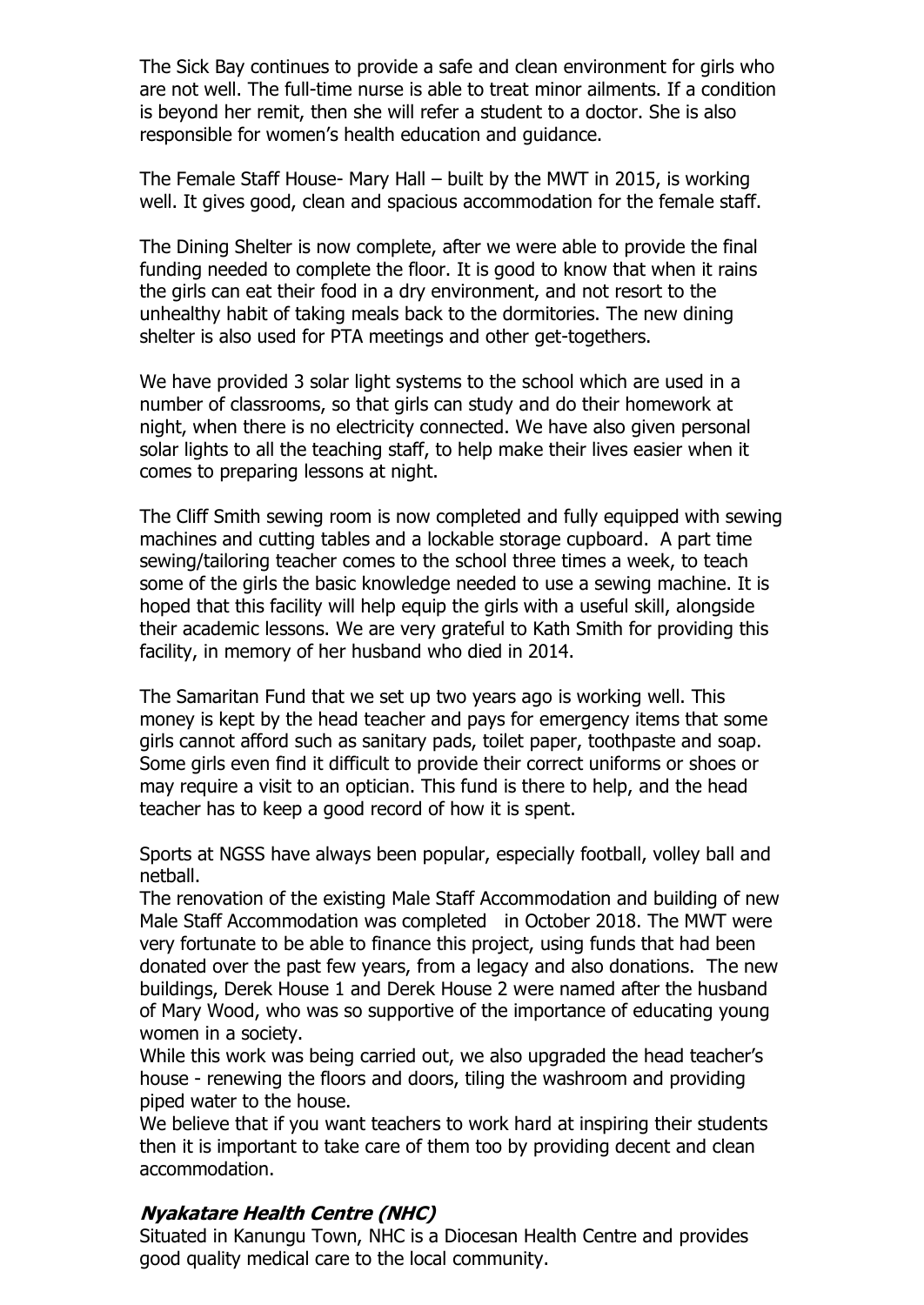The new microscope, donated by the charity Medical Missionary News, was very gratefully received. It was good to see that the water taps in the laboratory are still working well, along with the new generator. The patient's new latrine and washing area which we have financed is proving to be a great asset to the centre.

The Dental Unit is run by dentist Peter Muhenda. He treats patients at the clinic and he goes out into the community, educating people about oral hygiene and diet. He tries to visit the local schools on a regular basis and endeavours to travel to NGSS every year. These outreaches cost money and sometimes we are in a position to help with these.

This year we have provided the dentist with a new lab coat, a head torch and also a number of toothbrushes- always a help when it comes to incentivising his patients.

The majority of the mothers who come to the centre to give birth are very poor and it is good to be able to take out plenty of baby clothes so that the new born babies can have a baby grow to go home in.

### **Past Students**

We are very happy and fortunate to be in a position to support a number of ex NGSS girls as they pursue further education.

We have two girls studying at Kabale University, two girls at Bishop Barham University, one girl at Great Lakes College, one girl at Nyakatare Technical college, one girl at Kihiihi Technical college, two girls at Bwindi Nursing School .

One of our past students works for Uganda Wildilfe Authority( UWA) in the financial department, (and will soon complete her full CPA training) one girl is working as a librarian in Trinity College Library in Kabale, and one girl is studying her part one CPA.

This really is a great achievement, considering the poor backgrounds of these girls.

### **Newsletters and raising awareness**

We have distributed two newsletters this year- one in June and one in December.

Article in St Bartholomew's Parish Magazine

We have changed our website provider

Our Facebook page is a good way to keep some people informed about the activities of the charity.

### **Financial Review**

### **Overview of the year.**

During this financial year we have continued to be blessed by a regular income from many longstanding and some new faithful regular donors. We have also received a number of larger gifts for specific projects and monies donated in memory of a friend of Mary Wood at her funeral. We are very thankful for all these gifts and work hard ensure that they are used wisely.

### **Principal sources of funds**

Our overall income increased by around £4,500 to £37,506. The vast majority of this has been personal donations either directly through the bank or via PayPal. Church donations have remained static at £2299 (£2337), charitable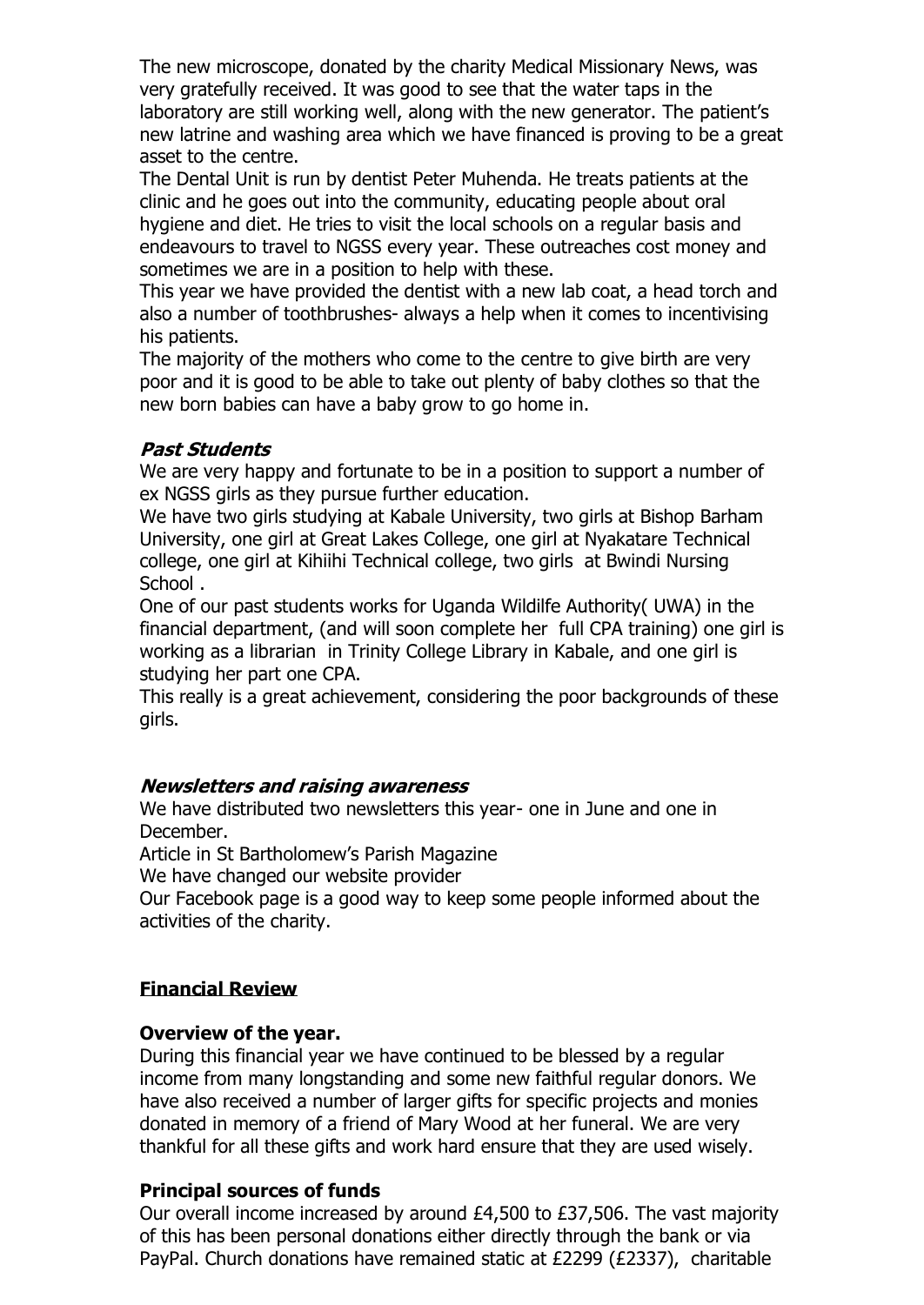trust receipts are slightly less at £3,000 (£3,550), and EBay Sales have increased significantly from £286, to £1,128, which represents many sales. We have continued to receive Gift Aid from the UK government, for which we are very grateful £2658 (£3060),

## **Expenditure**

This last year we spent far more (£49,546) than the previous years, £71,965 as compared with £22,419 the previous year. Nyakabungo Girls Secondary School had a number of building projects that we had been raising funds for over the last couple of years that we were able to support and enable. As a result we sent £46,973 towards the projects detailed above, this making up the large part of the £49,546 extra spent.

We were careful to ensure that monies were accounted for and there was sound financial control exerted by the Treasurer of KInkiizi Diocese through whom all the money for these projects passed. We are grateful to her for her excellent assistance.

We continue to support Students at NGSS and the Nursery and the support that we have been able to send has increased slightly (10% and 12% respectively) since last year. We have continued to use Western Union to send money to Uganda. They agreed at the end of 2018 to remove the £10 Forex transaction fee, which has been very welcome.

# **Fundraising**

Selling on E bay and through local Marketplace. £1128.04 Coffee morning in Marcham ? £201.09 Small Change Collection at Marcham ? £330.63 plus £243.26 Car Boot sale in Kenilworth £175.60 Lothersdale School £184.39 Christmas Collection Lothersdale Church £109.70 Coffee morning in Kenilworth £97 Through church and Facebook for Solar Light funding and sports equipment Buying on the internet through Give As You Live scheme £24.27

### **Financial Policy**

We have written a financial policy for the Trust which states how money is handled. This is available on request.

### **Reserve funds**

We have £20,000 reserved to help provide a regular on-going income to support 10 girls at Nyakabungo Girls Secondary School, and a further £5000 reserved to help provide regular on-going support for the students pursuing further education, in the unlikely closure of the charity We have £5000 reserved in case the funding for food and porridge at RMNS should cease. This would enable to nursery school to run for a year before the money runs out.

### **How expenditure has supported the key objectives of the charity.**

By providing sponsorship for 30 girls at Nyakabungo Girls Secondary School, all of whom come from needy backgrounds, we are helping to ensure that they have a good secondary education and therefore a good start in life. This in turn will improve the standard of their own families and hopefully uplift their whole communities.